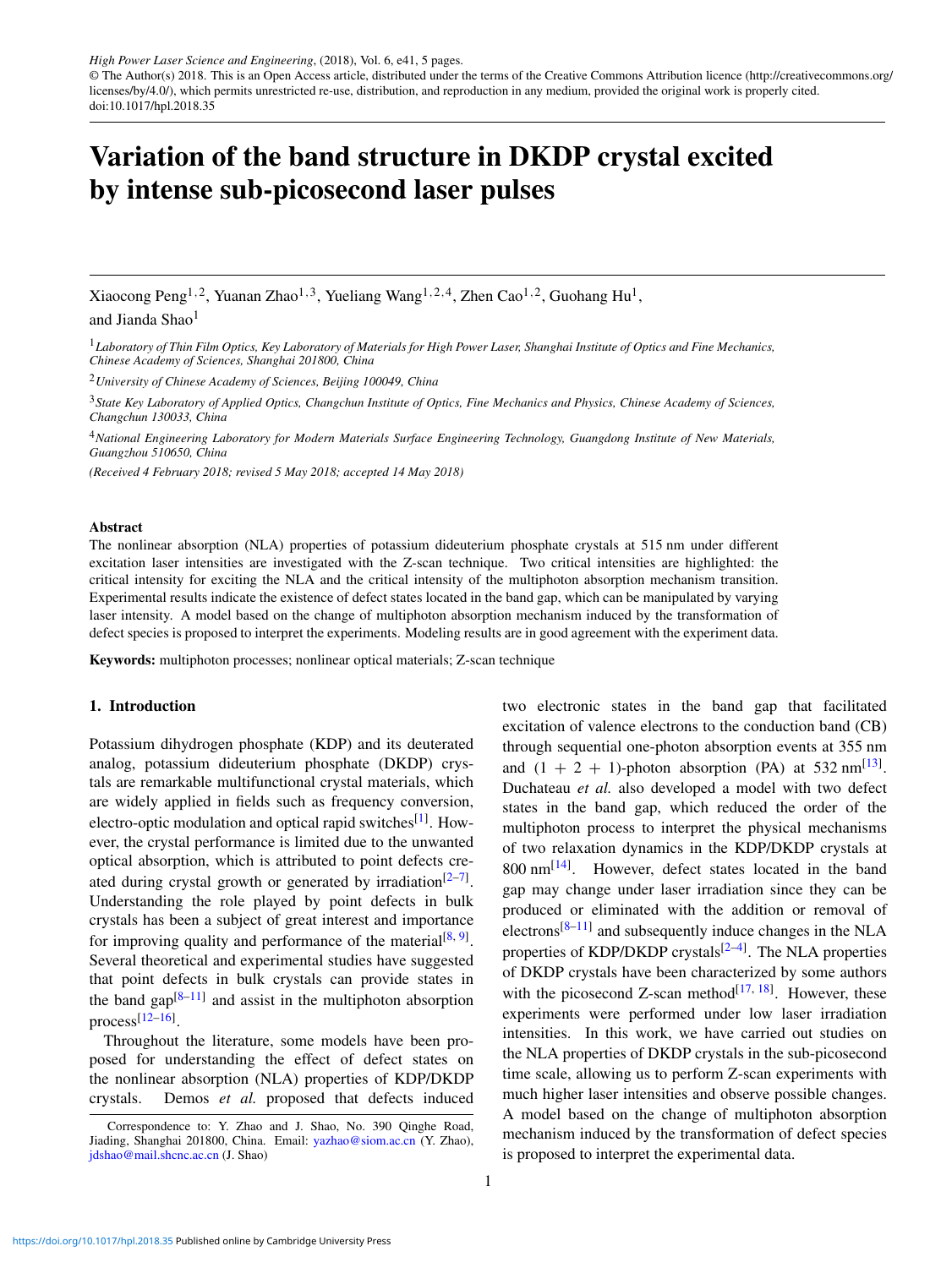# 2. Experimental setup

The NLA properties of the samples were investigated by an open-aperture (OA) Z-scan system $[19-21]$  $[19-21]$ . The pump source of the Z-scan system was a mode-locked fiber laser with a wavelength of 1030 nm (pulse duration of 340 fs and repetition rate of 1 kHz). The NLA of the sample was investigated at a second harmonic wavelength, 515 nm, with a photon energy  $\hbar \omega = 2.41$  eV. The pump beam was focused on the sample with a minimum beam waist radius of  $\sim$ 12.5 µm through a lens with a focal length of 15 cm. The sample investigated in this study was a type-II cut DKDP crystal (70% deuteration level) grown by the conventional method. The sample was cut into 30 mm  $\times$  30 mm  $\times$  0.5 mm dimensions and polished to optical quality. The thickness of the sample  $(L = 0.5$  mm) was less than the Rayleigh length  $(z_0 = 1$  mm).

#### 3. Results and discussion

To determine the NLA properties of the sample, the Z-scan experiments were performed at different laser intensities  $(I<sub>00</sub>)$  adjusted by rotating the neutral density filter. Note that  $I_{00}$  is the on-axis peak intensity at the focus point. Since the band gap value of DKDP crystals is close to 7.8  $eV^{[12]}$  $eV^{[12]}$  $eV^{[12]}$ , four photons would be required to make an electron transition from the valence band (VB) to the CB. The four-photon absorption (4PA) theory<sup>[\[22\]](#page-4-15)</sup> was used to fit the Z-scan results, where the value of linear absorption coefficient was calculated from the linear transmittance measured by a spectrophotometer (PE Lambda 1050) and evaluated to be  $0.196$  cm<sup>-1</sup>. As shown in Figure [1,](#page-1-0) the NLA phenomenon was observed at  $I_{00} = 338.05 \text{ GW/cm}^2$ , but not observed at  $I_{00} = 270.44$  GW/cm<sup>2</sup>, and the NLA coefficient remained nearly constant. Therefore, the critical intensity for exciting the NLA (denoted as  $I_c$ ) was between  $I_{00} = 270.44$  GW/cm<sup>2</sup> and  $I_{00} = 338.05$  GW/cm<sup>2</sup>. Here we roughly took  $I_c = 338.05 \text{ GW/cm}^2$ . The 4PA coefficient  $\alpha_4$  was of the order of  $\sim 10^{-8}$  cm<sup>5</sup>/GW<sup>3</sup>, and the corresponding 4PA cross section  $\sigma_{4PA}$  was determined to be ∼10<sup>-110</sup> cm<sup>8</sup> · s<sup>3</sup> by σ<sub>4PA</sub> = ( $\hbar \omega$ )<sup>3</sup>α<sub>4</sub>/*N*<sub>0</sub>, where *N*<sub>0</sub> =  $5 \times 10^{19}$  cm<sup>-3</sup> is the initial defect density<sup>[\[13\]](#page-4-8)</sup>. This value is four orders of magnitude larger than the representative value in wide band gap ideal materials, which is of the order of  $10^{-114}$  cm<sup>8</sup> · s<sup>3[\[12,](#page-4-6) [23\]](#page-4-16)</sup>. This indicates that the NLA process is not a pure 4PA process; a defect-state-assisted 4PA process may be present.

The OA Z-scan trace displays a symmetric valley with respect to the focus, as shown in Figure [1.](#page-1-0) However, at an excitation intensity  $I_{00} = 1.4I_c$  (denoted as  $I_{tc}$ ), the symmetric valley changes, as shown in Figure [2.](#page-1-1) The Z-scan trace can be divided into three parts: (i) the transmittance first drops slowly along the Z direction; (ii) then the transmittance

<span id="page-1-0"></span>

Figure 1. Representative OA Z-scan trace for the DKDP crystal at an excitation intensity of 1.2*I*c. The circular symbols represent the experimental data, while the solid line is the theoretical fitting result by the use of the 4PA theory. The inset is the 4PA coefficient of the DKDP crystal at different excitation laser intensities, while the error bars are the standard deviation from five Z-scan experiments.

<span id="page-1-1"></span>

Figure 2. Representative OA Z-scan trace for the DKDP crystal at the excitation intensity of  $I_{00} = I_{tc}$ . The circular symbols are the experimental data, while the solid (dotted) line is the theoretical fitting result by the use of the  $(1 + 3)$  PA theory  $((1 + 2 + 1)$  PA theory).

experiences a sharp drop near the focus point; (iii) the transmittance then rises slowly away from the focus point. The numerical simulation using the 4PA theory cannot fit the whole dataset well. It seems that there is a change of multiphoton absorption mechanism during this process. The  $(1+3)$  PA theory and  $(1+2+1)$  PA theory mentioned below can fit well with the left and right data, respectively.

Moreover, as shown in Figure [3,](#page-2-0) after the site is excited with intensity  $I_{tc}$ , the phenomenon of NLA becomes more pronounced, and the change lingers for a long time. Furthermore, the phenomenon of NLA can be observed at excitation intensities below  $I_c$  after the site is excited with intensity  $I_{tc}$ .

The previous results allow for the formation of a hypothesis about the NLA properties of the DKDP crystal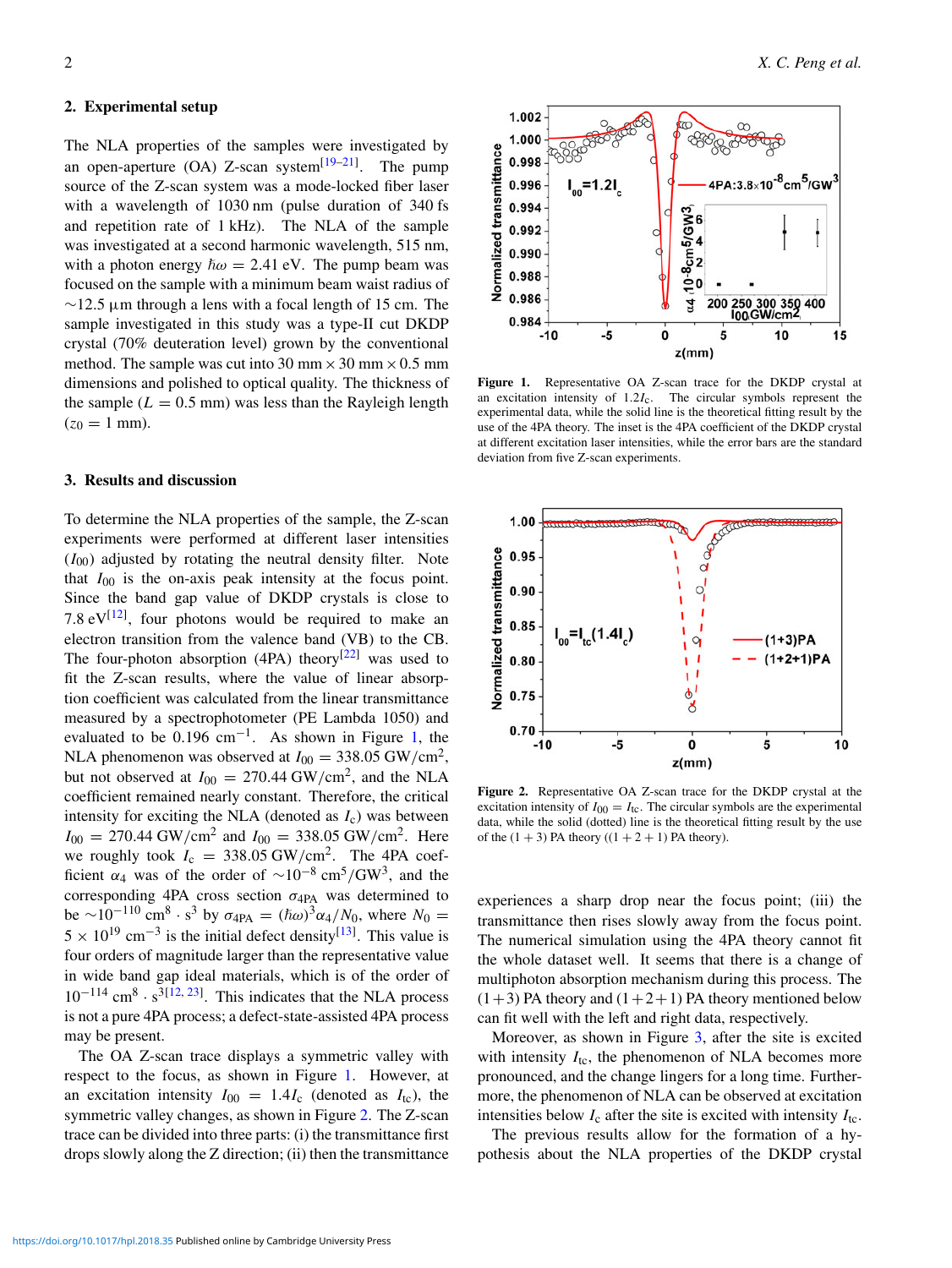<span id="page-2-0"></span>

Figure 3. (a) The OA Z-scan traces for the DKDP crystal at the excitation intensity of  $I_{00} = 1.2I_c$ . Squares, circles and triangles are the experimental data before excitation with *I*<sub>tc</sub>, after excitation with *I*<sub>tc</sub> and about 10 min after excitation with *I*<sub>tc</sub>, respectively. The solid (dotted) line is the theoretical fitting result using the  $(1 + 3)$  PA theory  $((1 + 2 + 1)$  PA theory). (b) The OA Z-scan traces for the DKDP crystal at  $I_{00} = 0.8I_c$ . Squares and circles are the experimental data before excitation with  $I_{tc}$  and after excitation with  $I_{tc}$ , respectively. The solid line is the theoretical fitting result obtained using the  $(1 + 2 + 1)$  PA theory.

at different laser intensities. The cluster of point defects introduces defect states in the band gap, which reduces the multiphoton order required to promote valance electrons to the CB. For a fresh site, the NLA process occurs only when the excitation intensity exceeds  $I_c$ , and this process is a defect-state-assisted multiphoton absorption process, in which the electrons transfer into the CB through intraband states. When the site is excited with a higher intensity (larger than *I*tc), before the focus point, the defect-state-assisted multiphoton absorption process occurs in a similar manner to when the sites were excited by  $I_{00} < I_{tc}$ . Near the focus point, the laser intensity is very strong and produces new defect states in the band gap. The new defect states further reduce the order of the multiphoton absorption needed for the electron transition. Therefore, the NLA after the focus point is improved. Since this process is not recoverable, the new defect states make the NLA process easier to excite and be observed at excitation intensities below  $I_c$ . The observed  $I_{tc}$ can be understood as the critical intensity of the multiphoton absorption mechanism transition.

To confirm the above-mentioned analysis and further interpret the experimental data, we propose a model based on the change of multiphoton absorption mechanism induced by the transformation of defect species. We assume that the DKDP crystal undergoes a  $(1 + 3)$  PA process before excitation with intensity  $I_{tc}$ . Since electronic structure models with two defect states in the band gap proposed by Demos *et al.* and Duchateau *et al.* can interpret some experimental results well<sup>[\[13,](#page-4-8) [14\]](#page-4-9)</sup>, we combine their analysis of the possible location of the defect states, and consider that a new defect state located in the band gap is produced after excitation with intensity  $I_{tc}$  followed by the  $(1 + 2 + 1)$  PA process, as shown in Figure [4.](#page-2-1) A possible example of the transformation of defect species is an oxygen vacancy. After

<span id="page-2-1"></span>

Figure 4. Schematic illustration of the band structure. The solid arrows indicate the absorption of photons, whereas the dash-dotted arrows indicate the relaxation process. S1 and S2 are the states located in the band gap.

excitation with intensity  $I_{tc}$ , a large number of electrons and holes are produced. Some of the holes can be trapped at neutral O vacancies and lead to the production of  $+1$  charged O vacancies<sup>[\[24\]](#page-4-17)</sup>. The defect is transformed from a neutral O vacancy, which provides only one state in the band gap, into  $a + 1$  charged O vacancy, which can provide two states<sup>[\[11\]](#page-4-5)</sup>.

The attenuation of the pulse intensity as light propagates through the sample can be described as follows.

Before excitation with intensity  $I_{tc}$ :

<span id="page-2-2"></span>
$$
\frac{\partial I}{\partial z'} = -\sigma_1 I n_0 - \frac{\sigma_3}{(\hbar \omega)^2} I^3 n_1.
$$
 (1)

After excitation with intensity  $I_{tc}$ :

<span id="page-2-3"></span>
$$
\frac{\partial I}{\partial z'} = -\sigma_1 I n_0 - \frac{\sigma_2}{\hbar \omega} I^2 n_1 - \sigma'_1 I n_2,\tag{2}
$$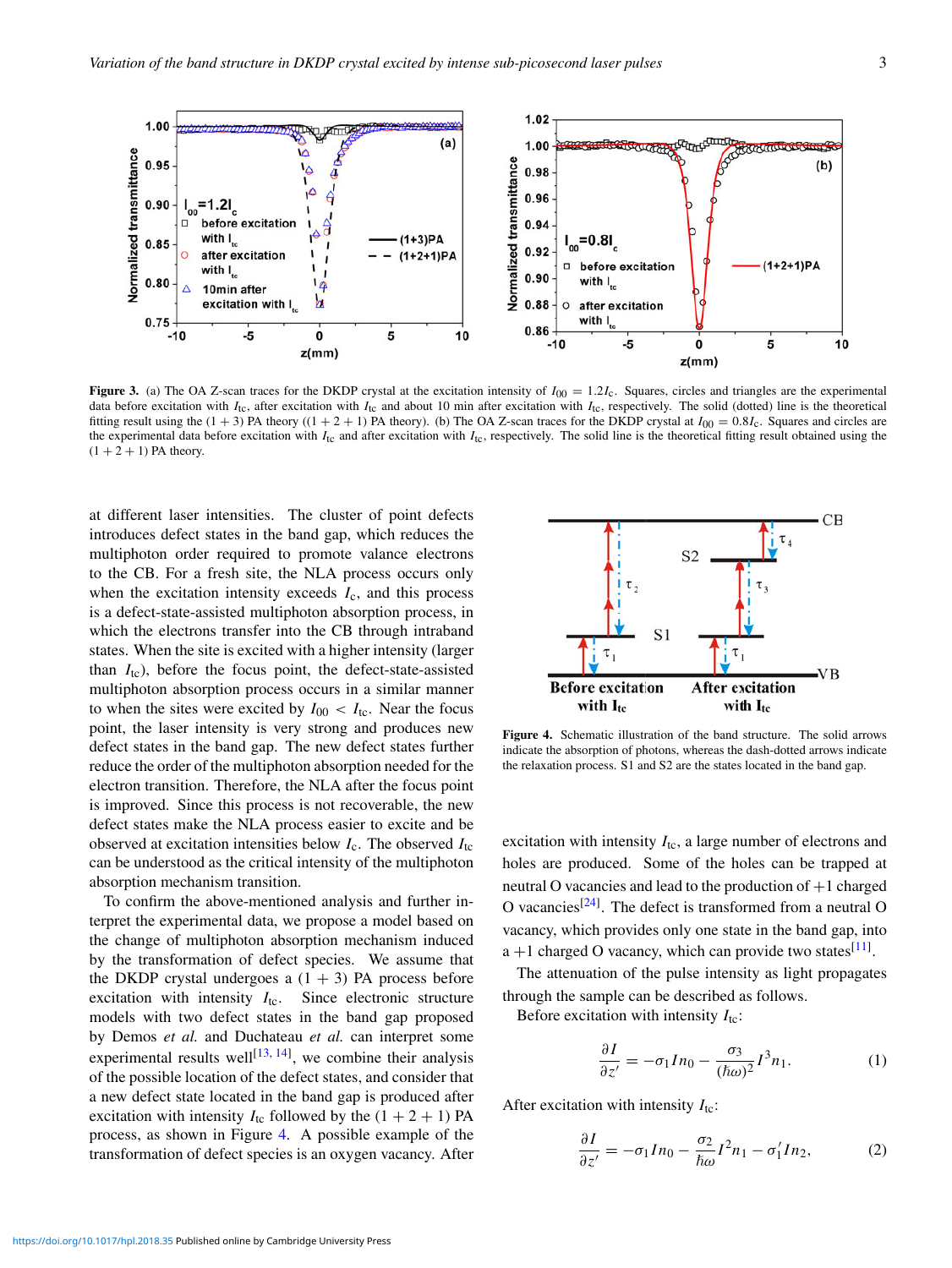where  $z'$  is the propagation length inside the sample;  $\sigma_1$  is the one-photon absorption (1PA) cross section to bridge the VB to  $S1, \sigma'_1$  is the 1PA cross section to bridge S2 to the CB,  $\sigma_2$  is the two-photon absorption (2PA) cross section to bridge S1 to S2 and  $\sigma_3$  is the three-photon absorption (3PA) cross section to bridge S1 to the CB;  $n_0$ ,  $n_1$  and  $n_2$  are the electron densities in the VB, S1 and S2, respectively.

The populations of states can be described by a simple set of rate equations as follows.

Before excitation with intensity  $I_{\text{tc}}$ :

$$
\frac{\partial n_0}{\partial t} = -\sigma_1 \frac{I}{\hbar \omega} n_0 + \frac{n_1}{\tau_1},\tag{3a}
$$

$$
\frac{\partial n_1}{\partial t} = \sigma_1 \frac{I}{\hbar \omega} n_0 - \sigma_3 \left(\frac{I}{\hbar \omega}\right)^3 n_1 + \frac{n_{cb}}{\tau_2} - \frac{n_1}{\tau_1}, \quad (3b)
$$

$$
\frac{\partial n_{cb}}{\partial t} = \sigma_3 \left(\frac{I}{\hbar \omega}\right)^3 n_1 - \frac{n_{cb}}{\tau_2},\tag{3c}
$$

$$
n = n_0 + n_1 + n_{cb}.\tag{3d}
$$

After excitation with intensity  $I_{tc}$ :

$$
\frac{\partial n_0}{\partial t} = -\sigma_1 \frac{I}{\hbar \omega} n_0 + \frac{n_1}{\tau_1},\tag{4a}
$$

$$
\frac{\partial n_1}{\partial t} = \sigma_1 \frac{I}{\hbar \omega} n_0 - \sigma_2 \left(\frac{I}{\hbar \omega}\right)^2 n_1 + \frac{n_2}{\tau_3} - \frac{n_1}{\tau_1}, \quad (4b)
$$

$$
\frac{\partial n_2}{\partial t} = \sigma_2 \left(\frac{I}{\hbar \omega}\right)^2 n_1 - \sigma_1' \frac{I}{\hbar \omega} n_2 + \frac{n_{cb}}{\tau_4} - \frac{n_2}{\tau_3}, \quad (4c)
$$

$$
\frac{\partial n_{cb}}{\partial t} = \sigma'_1 \frac{I}{\hbar \omega} n_2 - \frac{n_{cb}}{\tau_4},\tag{4d}
$$

$$
n = n_0 + n_1 + n_2 + n_{cb}, \t\t(4e)
$$

where  $\tau_1$ ,  $\tau_2$ ,  $\tau_3$  and  $\tau_4$  are the relaxation times of S1 to the VB, the CB to S1, S2 to S1 and the CB to S2, respectively; *n* and *ncb* are the initial electron density in the VB and electron density in the CB, respectively. The value of  $n_{cb}$  is close to zero at relatively low energy excitation conditions since the electrons pumped onto the CB jump back promptly due to the short relaxation time from the CB to the defect state. In this analysis, we emphasize that the transition only takes place in the vicinity of the defects and assume that the VB is not sufficiently depleted for the light excitations used in the model. Therefore  $n_1 \ll n$ ,  $n_2 \ll n$ ; we set  $n_0 \approx n$  = *N*0. Under the excitation of the ultrafast laser with a spatial and temporal Gaussian profile, we have  $I = I_0 \exp(-t^2/\tau^2)$ , where  $I_0$  gives the spatial profile and  $\tau$  is the pulse width. Considering that  $\tau_1$  is of the order of 1 ns or shorter and  $\tau_3$ is of the picosecond time scale ( $\tau$  is much smaller than the relaxation times)<sup>[\[13\]](#page-4-8)</sup>, the population densities of S1 and S2 are as follows.

Before excitation with intensity  $I_{\text{tc}}$ :

$$
n_1 = \frac{\sigma_1 n}{\hbar \omega} \int_{-\infty}^{t} I(t') dt'.
$$
 (5)

<span id="page-3-2"></span>Table 1. Value of the parameters used in the fitting.

| Symbol        | Value                                                  | Comment           |
|---------------|--------------------------------------------------------|-------------------|
| $\sigma_1$    | $2.3 \times 10^{-19}$ cm <sup>2</sup>                  | 1PA cross section |
| $\sigma'_{1}$ | $6.4 \times 10^{-17}$ cm <sup>2</sup>                  | 1PA cross section |
| $\sigma_2$    | $2.0 \times 10^{-48}$ cm <sup>4</sup> · s              | 2PA cross section |
| $\sigma_3$    | $6.1 \times 10^{-79}$ cm <sup>6</sup> · s <sup>2</sup> | 3PA cross section |
|               |                                                        |                   |

After excitation with intensity  $I_{tc}$ :

$$
n_1 = \frac{\sigma_1 n}{\hbar \omega} \int_{-\infty}^t I(t') \exp\left\{\sigma_2 \left(\frac{I_0}{\hbar \omega}\right)^2 \frac{\sqrt{2\pi} \tau}{4} \left[\text{erf}\left(\frac{\sqrt{2}t'}{\tau}\right) - \text{erf}\left(\frac{\sqrt{2}t'}{\tau}\right)\right] \right\} dt',\tag{6a}
$$

$$
n_2 = \frac{\sigma_2}{(\hbar \omega)^2} \int_{-\infty}^{t} n_1 I^2(t') dt', \tag{6b}
$$

where  $erf(x)$  is the error function.

We could revise Equations  $(1)$  and  $(2)$  with the space and time average approximation method $^{[25, 26]}$  $^{[25, 26]}$  $^{[25, 26]}$  $^{[25, 26]}$  $^{[25, 26]}$  as

<span id="page-3-0"></span>
$$
\frac{\partial I}{\partial z'} = -\sigma_1 nI - \sqrt{\frac{\pi}{3}} \frac{\sigma_3 \sigma_1 n \tau}{(\hbar \omega)^3} I^4,\tag{7}
$$

<span id="page-3-1"></span>
$$
\frac{\partial I}{\partial z'} = -\sigma_1 nI - \frac{\sigma_2 \sigma_1 n}{(\hbar \omega)^2} A I^3 - \frac{\sigma'_1 \sigma_2 \sigma_1 n}{(\hbar \omega)^3} B I^4,\tag{8}
$$

where

$$
A = \frac{\sqrt{3}\tau \int_{-\infty}^{+\infty} \int_{-\infty}^{y} \int_{0}^{L} \int_{0}^{+\infty} F dr dz dx dy}{\sqrt{\pi} \int_{0}^{L} \int_{0}^{+\infty} r I_0^3 dr dz}, \qquad (9a)
$$

$$
B = \frac{2\tau^2 \int_{-\infty}^{\infty} \int_{-\infty}^{\infty} \int_{0}^{\infty} \int_{0}^{\infty} I_0 F \exp(-Q^2) \, dr \, dz \, dx \, dy \, dQ}{\sqrt{\pi} \int_{0}^{L} \int_{0}^{+\infty} r I_0^4 dr \, dz},
$$
\n(9b)

$$
F = rI_0^3 \exp\left\{\sigma_2 \left(\frac{I_0}{\hbar \omega}\right)^2 \frac{\sqrt{2\pi} \tau}{4} \left[\text{erf}(\sqrt{2}x) - \text{erf}(\sqrt{2}y)\right] - 2y^2 - x^2\right\}.
$$
 (9c)

Equation [\(7\)](#page-3-0) is formally consistent with the light propagation equation which describes the 4PA process in the sample. Equation [\(8\)](#page-3-1) is formally consistent with the light propagation equation which describes the concurrence of 3PA process and 4PA process in the sample. Therefore, we can use the results from Ref. [\[22\]](#page-4-15) to fit our experimental data. As can be seen in Figures [2](#page-1-1) and [3,](#page-2-0) the fit lines are in good agreement with the experimental data. For the entire range of intensities, the best fit of the experimental data is obtained with the parameter values summarized in Table [1.](#page-3-2) The obtained generalized multiphoton absorption cross sections are comparable to the empirical formula<sup>[\[27\]](#page-4-20)</sup>.